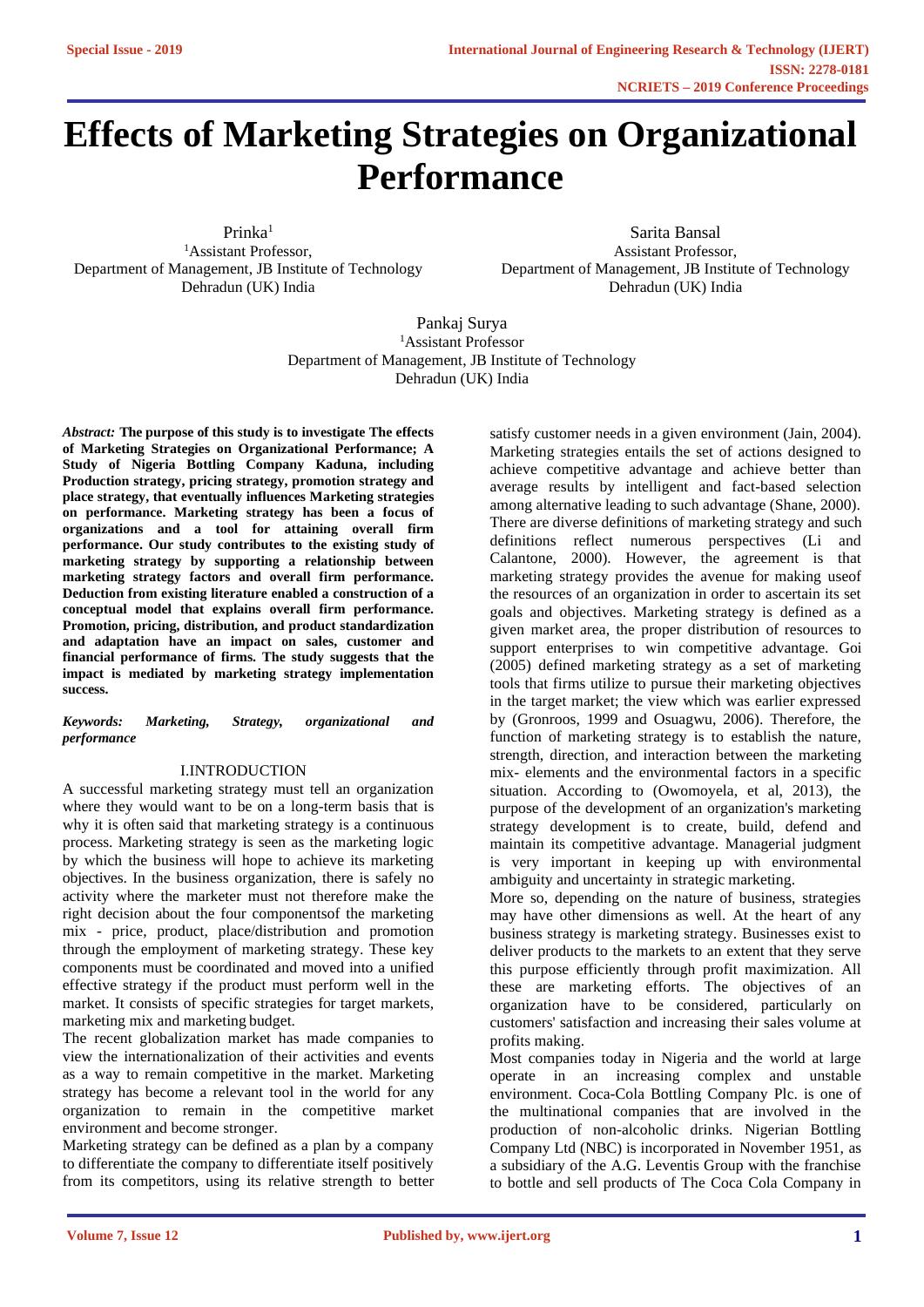Nigeria. Two years later in 1953, the production of Coca-Cola begins at a bottling facility in Ebute- Metta, Lagos State. In the same year the company opens its first bottling plant in Apapa. NBC becomes a member of the newly formed Coca-Cola Hellenic Bottling Company S.A. (an anchor bottling group with operations in 28 countries worldwide). Competition among other Bottling Companies has called for intense application of marketing strategy tools that will appeal to customer for sustainable patronage by each of these bottling companies. Challenges are facing companies to seek the best management and marketing strategies, to grow the company's performance and increase shareholders value.

Excellent companies are known not only by well-conceived marketing outlining where, when and how the companies will compete but also by their ability to execute the marketing strategy decision option selected (Chris, 2006). Appropriate and effective executed marketing strategies are required to productively guide the deployment of available resources where the company marketing strategy abilities in pursuit of desired goals and objectives (Michael, 2002; Chris, 2006; Frances & Stephen, 2006; Michael, 1997). The customers are now better educated and the global whole of business today is a very complex one. In order to satisfy the changing need of customers, companies must first know their needs and that is where marketing strategy begins. For a company to survive in today's competitive market, it has to strategize in satisfying customer's needs more effectively and efficiently through marketing strategies. It is in line with this that the study is carried out on the effect of marketing strategies (product, promotion, price and place) on organizational performance (profit, sales volume, and market share and customer loyalty) of Coca-Cola Bottling Company Plc.

## II. STATEMENT OF THE PROBLEM

In current business activities, the success or failure of any business organization hinge on how best such organization can fulfill its customers and this act places huge task and responsibility by way of marketing on any organization intending to excel at satisfying their customers and clients. The duty involves identifying the precise needs of their customers/clients and deciding on how best to handle their products and services so as to satisfy the wants of both prospective buyers and sellers (as represented by clients/customers).

The main concern of every business organization is to maximize profit and to achieve this objective; it befits the marketing manager of any rational business organization to plan and implement policies which will maximize the income per unit of capital employed in the business. It is said that understanding of consumer needs and wants is important to successful marketing just as competition is significant at influencing how successful an organization's business enterprise can be. It is imperative to note that it is not simply a matter of producing a good product or service alone that meet the customers' wants and needs that give customer satisfaction, but how well the product or service is introduced to them. In one way or the other, some firms and companies are able to do this but some are more successful in the market place than others. The question that then arises is why is this so? With reports of the varying degree of successes and failures recorded by manufacturing firms in different parts of Nigeria, it is imperative to attempt to carry out a detail study of the various marketing strategies being adopted by these firms in carrying out their operations with a view to establishing the place of marketing in their organizational performances

## III. OBJECTIVES OF THE STUDY

The main objective of the study is to examine the effects of marketing strategies on the organizational performance of Nigeria Bottling Company in Kaduna State. Other specific objectives of the study are:

i. To examine the degree at which product strategy improves the level of profit of Nigeria Bottling Company in Kaduna State.

ii. To determine the extent at which promotional strategy influences the sales volume of Nigeria Bottling Company in Kaduna State.

## IV. RESEARCH HYPOTHESES

Based on the proposed research problem, research question and theresearch objectives above, the following null hypotheses are postulated to guide the study

H1: There is no significant relationship between product strategy and the level of profit of Nigeria Bottling Company.

H2: There is no significant relationship between promotional strategy and the sales volume of Nigeria Bottling Company

## V. LITERATURE REVIEW

## *A. Conceptual Framework on Marketing Strategy*

The word strategy was originally used in a military context before being adopted by many other fields. A strategy is a long-term course of action designed to achieve a particular goal. It is differentiated from tactics in

that a tactic refers to an immediate action using resources at hand. When applied in a business context, a strategy refers to a set of managerial decisions and actions that aims to differentiate the company from competitors and sustain its competitive advantage. A company's strategy must be appropriate for its mission, resources and environmental circumstances.

Accordingly, a marketing strategy can be defined as a plan by a company to differentiate the company to differentiate itself positively from its competitors, using its relative strength to better satisfy customer needs in a given environment (Jain, 2004). Marketing strategies entails theset of actions designed to achieve competitive advantage and achieve better than average results by intelligent and fact-based selection among alternative leading to such advantage (Shane, 2000).

## *B. Product Strategy*

Kotler and Armstrong (2006) define a product as anything that can be offered to a market for attention, acquisition, use, or consumption that might satisfy a want or need. They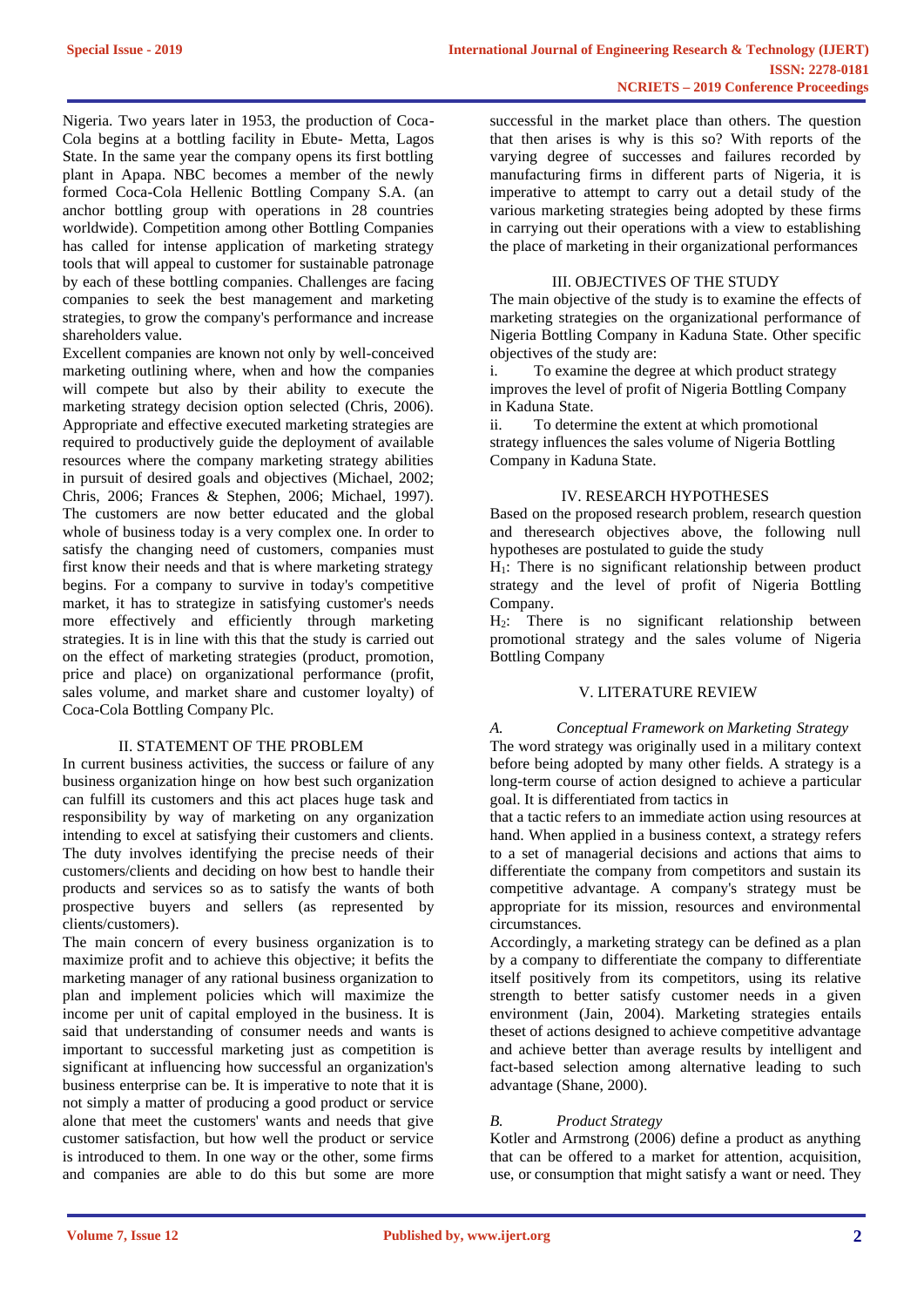further define a consumer product as the product bought by the final consumer for personal consumption. Consumers buy products frequently, with careful planning, and by comparing brands based on price, quality and style. Borden, (1984) sees a product as about quality, design, features, brand name and sizes. Mohammad et al, (2012) also say that product is the physical appearance of the product, packaging, and labeling Information, which can also influence whether consumers notice a product in-store, examine it, and purchase it. Past researchers have clearly suggested that product influences have a significant impact on business performance (Kazemand Heijden, 2006; Kemppainen et al, 2008; Ogunmokun and Esther, 2004; Owomoyelaet al, 2013).

In marketing, the product is important component of the marketing mix. It determines whether the organization survives or dies. To develop the 'right' product is not an easy task because of the dynamic nature of consumer needs and attitudes. The goods and/or services people buy at any given time are determined by their immediate needs and other external stimuli.

According to Busch and Houston (1985) product is anything capable of satisfying a consumer want or need. It can take a variety of forms, including a physical object, a service, a place, an organization, an idea or a personality. Kotler (1991) defined a product as anything that can be offered to a market for attention, acquisition or consumption; it includes physical objects, services, personality, places, organizations and ideas.

Under the traditional approach, a product is seen as the entire bundle of utility that is offered by a marketer to the market place. This bundle contains a potential for satisfaction that comes in part from a tangible, objective feature of the product. Satisfaction is also derived from the intangible, subjective features of a product. This accounts for why some people may prefer to buy higher priced goods than their cheaper counterparts. Functionally, the products may serve the same purpose but this is not enough for an ego-conscious consumer. Products can also be viewed from the angle of the benefits they offer, in fact, markets are divided into segments on the basis of benefits 3Es, and mathematically, it could be represented as follows: *Performance = Efficiency + Efficacy + Economies.* It can be noticed the fact that an entity is successful when it is efficient, effective and economical. Therefore, to be successful means combining all three variables, the combination of which reflects the performance level of an entity. Efficiency consists in either using a quantity given by resources, aimed at the highest level of the achieved results, or reducing the quantity of the used resources with the aim of achieving a predetermined result. Economies consist in providing the means, the necessary resources to performing an activity at the minimum cost. Efficacy is determined by achieving or exceeding the predetermined results to the actual results made throughout the development of the activity. This represents the ability of the enterprise to meet and even exceed the expectations of users of the accounting information (shareholders/associates, clients, suppliers, employees, government) at the same time with reaching the

which reflect the needs and wants of each segment. A marketer must always try to identify the primary and secondary benefits his product is likely to offer to the consumers and convert them into unique selling proposition (USP).

## *C. Promotion Strategy*

Promotion is the function of information, persuading and influencing the consumers' Purchase decision. It may be defined as any communication activities whose purpose is to move forward products, idea or service in the marketing channel in order to reach the final consumer. Promotion affects the knowledge, attitudes and behavior of the recipient. Promotion usually provides target audiences with all the accurate information they need to help them take decision to visit a particular destination/site. The information should be accurate and timely and should not be misrepresented so as to satisfy the customers and create a positive image for a destination.

Zeithamlet al. (1995) describe promotion as part of specific effort to encourage customers to tell others about

theirservices.

Borden, (1984) defines promotion as salespromotion, advertising, personal selling, public relations and direct marketing. Kotler, (2007) discovers thatPromotions have become a critical factor in the product marketing mix which consists of the specific blend ofadvertising, personal selling, sales promotion, public relations and direct marketing tools that the companyuses to pursue its advertising and marketing objective. Previous researches (Amine and Cavusgil, 2001;Francis and Collins-Dodd, 2004) have established significant relationship between promotion and businessperformance.

## *D. Concept of Organizational Performance*

Performance defined using the 3E: efficiency, efficacy and economies, as forms of manifestation MihaiRistea (2002) thinks that the following three concepts can be associated with performance: efficiency, economies and efficacy. This approach to performance was named by the professor as being the equation of the predetermined organizational objectives. An entity reaches efficacy when it manages to improve the way of using all sources which are available and necessary to the development of the activity, performing as well as possible the needs and the requirements of the external partners of the organization.

## *E. Profit*

According to [www.businessdictionary.com,](http://www.businessdictionary.com/) a profit is a financial gain especially the difference between the amounts earned and amount spent in buying, operating, or producing something. Profit can also be seen as surplus remaining after total cost are deducted from total revenue and the basis on which tax is.

Profitability is the primary goal of all business ventures. Without profitability the business will not survive in the long run (Simons, 1999). So measuring current and past profitability and projecting future profitability is very important. Profitability is ability of a company to use its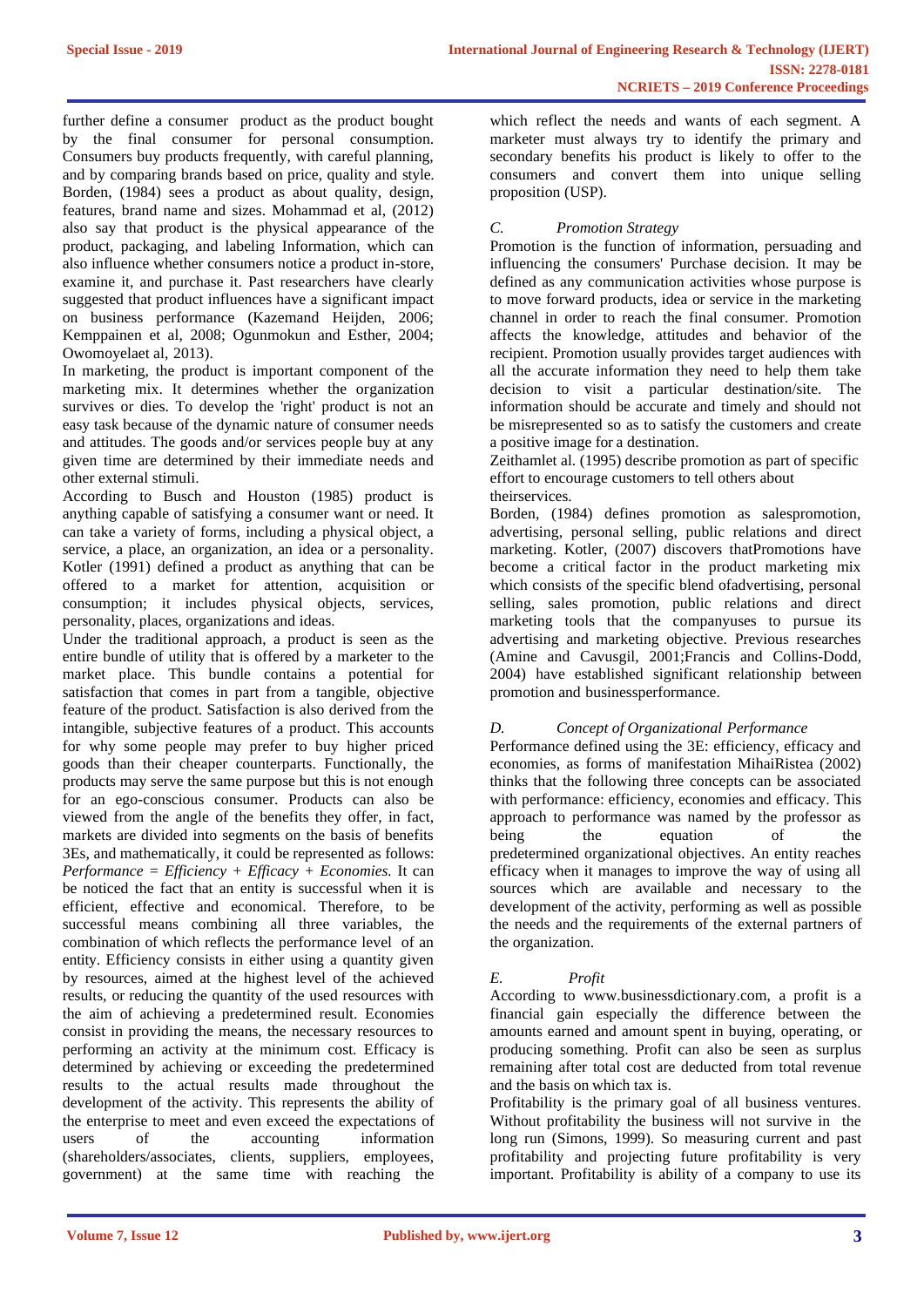resources to generate revenues in excess of its expenses. In other words, this is a company's capability of generating profits from its operations. The other three are efficiency, solvency, and market prospects. Investors, creditors, and managers use these key concepts to analyze how well a company is doing and the future potential it could have if operations were managed properly.

The two key aspects of profitability are revenues and expenses (Ambler, Kokkinaki and Puntoni, 2004). Revenues are the business income. This is the amount of money earned from customers by selling products or providing services. Generating income isn't free, however. Businesses must use their resources in order to produce these products and provide these services. Resources, like cash, are used to pay for expenses like employee payroll, rent, utilities, and other necessities in the production process. Profitability looks at the relationship between the revenues and expenses to see how well a company is performing and the future potential growth a company might have. There are many reports to use when measuring the profitability of a company, but external users typically use the numbers reported on the income statement. The financial statements list the profitability of the company in two main areas. The first signs of profit show in the profit margin or gross margin usually calculated and reported on the face of the income statement. These ratios measure how well the company is using its resources to generate profits. The second sign of profit isn't really a sign; it's more like the real thing. The income statement always reports the net income at the bottom of the report. This is often the true sign of profitability because it shows external users the total amount of revenues that exceeded the expenses during the period.

## *F. Sales Volume*

This is the quantity or number of product sold or services provided by a company in a particular period of time. Sales volume can be seen as the volume of goods sold in number or quantity of units during the normal operation.

# *G. Market Share*

Market share is the percentage of an industry or market's total sales that is earned by a particular company over a specified time period.Market share is calculated by taking the company's sales over a period and dividing it by total sales of the industry over the same period. It can also be described as a percentage of total sales volume in a market captured by a brand, product or company. Market share is said to be a key indicator of market competitiveness that is, how well a firm is doing against its competitors. "This metric, supplemented by changes in sales revenue, helps managers evaluate both primary and selective demand in their market. That is, it enables them to judge not only total market growth or decline but also trends in customers' selections among competitors. Generally, sales growth resulting from primary demand (total market growth) is less costly and more profitable than that achieved by capturing share from competitors. Conversely, losses in market share can signal serious long-term problems that require strategic adjustments. Firms with market shares below a certain level may not be viable. Similarly, within a firm's product line, market share trends for individual products are considered early indicators of future opportunities or problems (Farris, Neil, Phillip, David 2010). Research has also shown that market share is a desired asset among competing firms. Experts,

however, discourage making market share an objective and criterion upon which to base economic policies (Armstrong and Kesten 2007). The aforementioned usage of market share as a basis for gauging the performance of competing firms has fostered a system in which firms make decisions with regard to their operation with careful consideration of the impact of each decision on the market share of their competitors. It is generally necessary to commission [market research \(](https://en.wikipedia.org/wiki/Market_research)generally [desk/secondary research\)](https://en.wikipedia.org/wiki/Secondary_research) to determine. Sometimes, though, one can use [primary](https://en.wikipedia.org/wiki/Primary_research)  [research t](https://en.wikipedia.org/wiki/Primary_research)o estimate the total market size and a company's market share.

## *H. Effects of Marketing Strategy on Performance a) Product*

It is of prime advantage for the firm to possess the ability of consistent and planned activities to meet and exceed customer preferences and value that can be regarded as customer performance. This customer performance is achieved by the firm regardless of the approach of marketing pursued meaning either undertaking standardization or adaptation. In order for a company to securely adapt to varying international markets, the marketing strategy should take into consideration the internal and external business environment that affects a company positively to revel in greater performance.

The influence of marketing strategy- product focus on various dimensions including actual and augmented product factors on performance in international markets, has quite received attention by numerous researchers. The study conducted by Aremu and Lawal (2012) which employed composite export performance measures, focused on product design marketing mix element found conducive to performance of companies pursuing global marketing in that it can serve product adaptation as a means of differentiation for rival's products and influence overseas customer attitudes (customer performance) toward a firm's product.

In overall, the study by Aremu and Lawal (2012) found product design and style to have a significant positive effect on firm performance. While other studies researched on the relationship between product quality and firm performance in international markets in which the relationship is found to be positively associated. The provision of high-quality product to customers has been postulated to augment the value associated with customer performance. Prior studies reveal two observations regarding quality of product in line with the marketing strategy that are important.

However, the export product marketing mix for companies is usually of a narrower range than that offered domestically, because of financial constraints and operational difficulties associated with global marketing activities (Aremu and Lawal, 2012). First, it significantly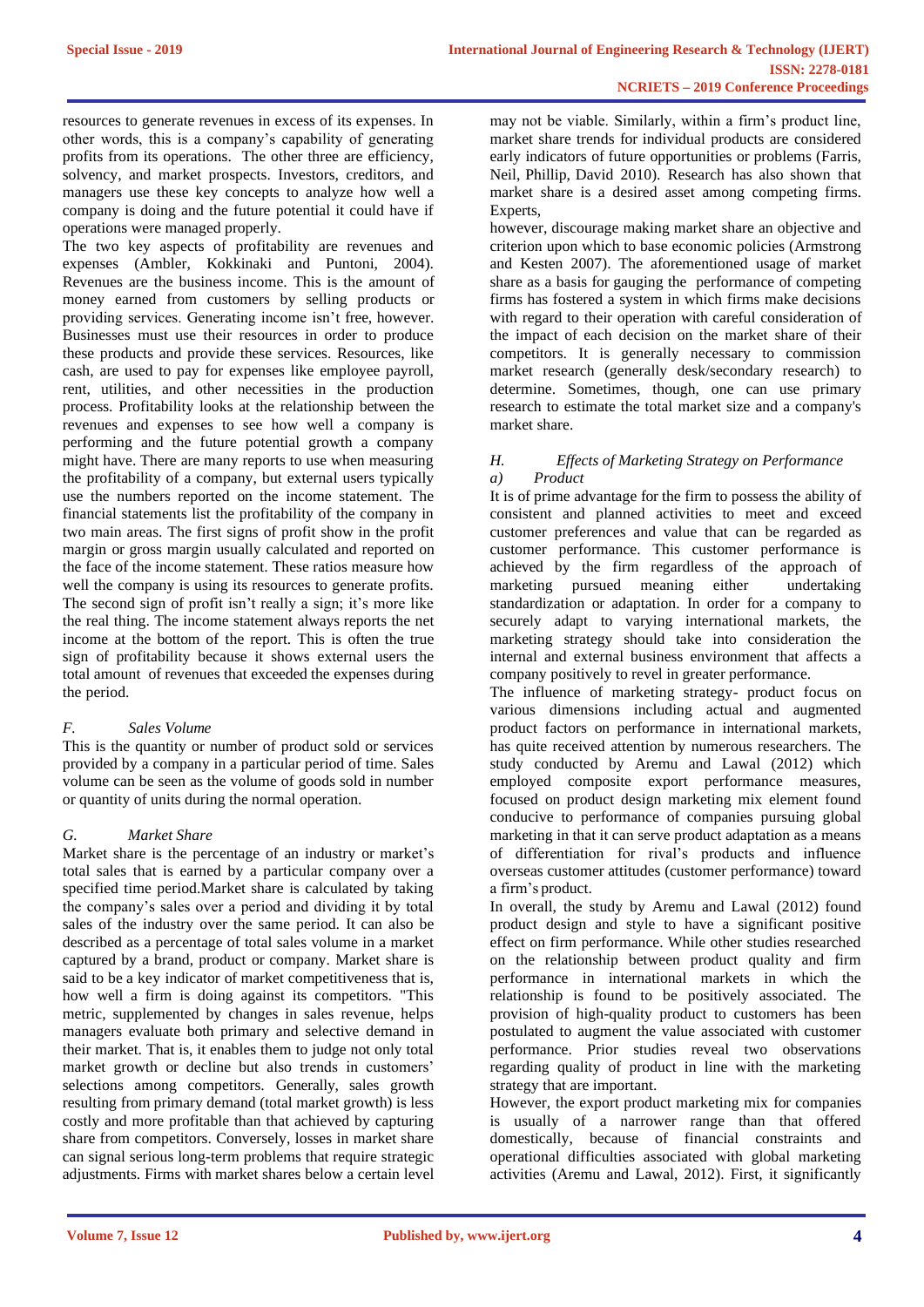reflects a customer-oriented posture because the firm engaging in global marketing systematically evaluates consumer and buyer behavior and host market characteristics that improve the firm's total performance (Douglas and Wind, 1987). Second, product adaptation strategy can lead to greater financial performance such as profitability, as a quality product–market match can result in greater customer satisfaction thus improving customer performance that is one of the outcome in our research model, which consequently allows for greater pricing freedom for the firm. Third, pressures associated with meeting a great degree of specific market requirements on international level often demand creative and innovative marketing strategy, which may bring about additional products for a firm's domestic and international markets. Thus far, product adaptation is a suitable strategy toward market responsiveness as it offers the development of new products that meet the needs of a changing marketplace.

## *b) Promotion*

Many researchers have emphasized the importance of promotional mix to business markets as a valuable tool for achieving performance. Sales, financial and customer performance is achieved through promotional mix by gaining experience in the opportunities and problems<br>arising in specific export markets, boosting arising in specific export markets, boosting communication, personalizing relationships, and cultivating a team spirit with customers abroad, and providing timely response and immediate support to the export venture's needs. The study by Ambler and Puntoni, (2004) examined six promotion-related variables, i.e., advertising, sales promotion, personal selling, trade fairs, personal visits, and promotion adaptation, for their effects on export performance. Most of the promotional related variables were found to be positively linked to firm performance. Notably, advertising was the most widely researched variable of promotional mix, based on the notion that with sound advertising procedures the firm can communicate information, constantly remind, and persuade foreign customers to buy the products and, therefore, generate more sales.

## VI.METHODOLOGY

This research therefore covers the selected Nigerian Bottling Company in Kaduna. Secondary data were obtained through books, journals, and internet. Empirical works of other scholars were consulted. A simple size of 245 was obtained from the population of 635at 5% error tolerance and 95% degree of freedom using Yamane's statistical formula 245(100%) of the questionnaires distributed 213(87%) were returned and 32(13%) were not returned. The questionnaire was designed in Likert scale format. The researchers conducted a pre-test on the questionnaire to ensure the validity of the instrument. Pearson Moment Product Correlations coefficient was used to test the hypotheses.

# VII.TEST OF HYPOTHESES

Pearson Moment Product Correlations coefficientwas conducted with SPSS to know if the null hypothesis should be rejected or not.

## **Hypotheses One**

**H0:** There is a significant relationship between product strategy and the level of profit of Nigeria Bottling Company. **H1:** There is no significant relationship between product strategy and the level of profit of Nigeria Bottling Company.

| Table I: Table of correlation between product strategy and the level of profit of Nigeria Bottling Company |              |  |  |
|------------------------------------------------------------------------------------------------------------|--------------|--|--|
|                                                                                                            | Correlations |  |  |

|                                                    |                                          | product<br>Strategy | the level of profit of Nigeria<br><b>Bottling Company</b> |  |
|----------------------------------------------------|------------------------------------------|---------------------|-----------------------------------------------------------|--|
| <b>Product Strategy</b>                            | Pearson Correlation<br>$Sig. (2-tailed)$ | 200                 | $.293**$<br>.000<br>213                                   |  |
| the level of profit of<br>Nigeria Bottling Company | <b>Pearson Correlation</b>               | $.293**$            |                                                           |  |
|                                                    | $Sig. (2-tailed)$                        | .000<br>213         | 200                                                       |  |

## **\*\*. Correlation is significant at the 0.01 level (2-tailed).**

According to above calculations it is observed that amount of correlation coefficient between product strategy and the level of profit of Nigeria Bottling Company is equal to 29.3 per cent and considering that a significant level is greater than 5%. Then we can say that there is no positive relationship between product strategy and the level of profit of Nigeria Bottling Company .

Table II: Regression analysis test of product strategy and the level of profit of Nigeria Bottling Company Model Summary Coefficients<sup>a</sup>

| COULIULUITO         |                                    |            |                              |        |      |  |
|---------------------|------------------------------------|------------|------------------------------|--------|------|--|
| Model               | <b>Unstandardized Coefficients</b> |            | Standardized<br>Coefficients |        |      |  |
|                     | B                                  | Std. Error | <b>B</b> eta                 |        | Sig. |  |
| (Constant)          | 3.433                              | .187       |                              | 18.342 | .000 |  |
| Production strategy | .060                               | .057       | .072                         | 1.054  | .293 |  |

Dependent Variable: Level of profit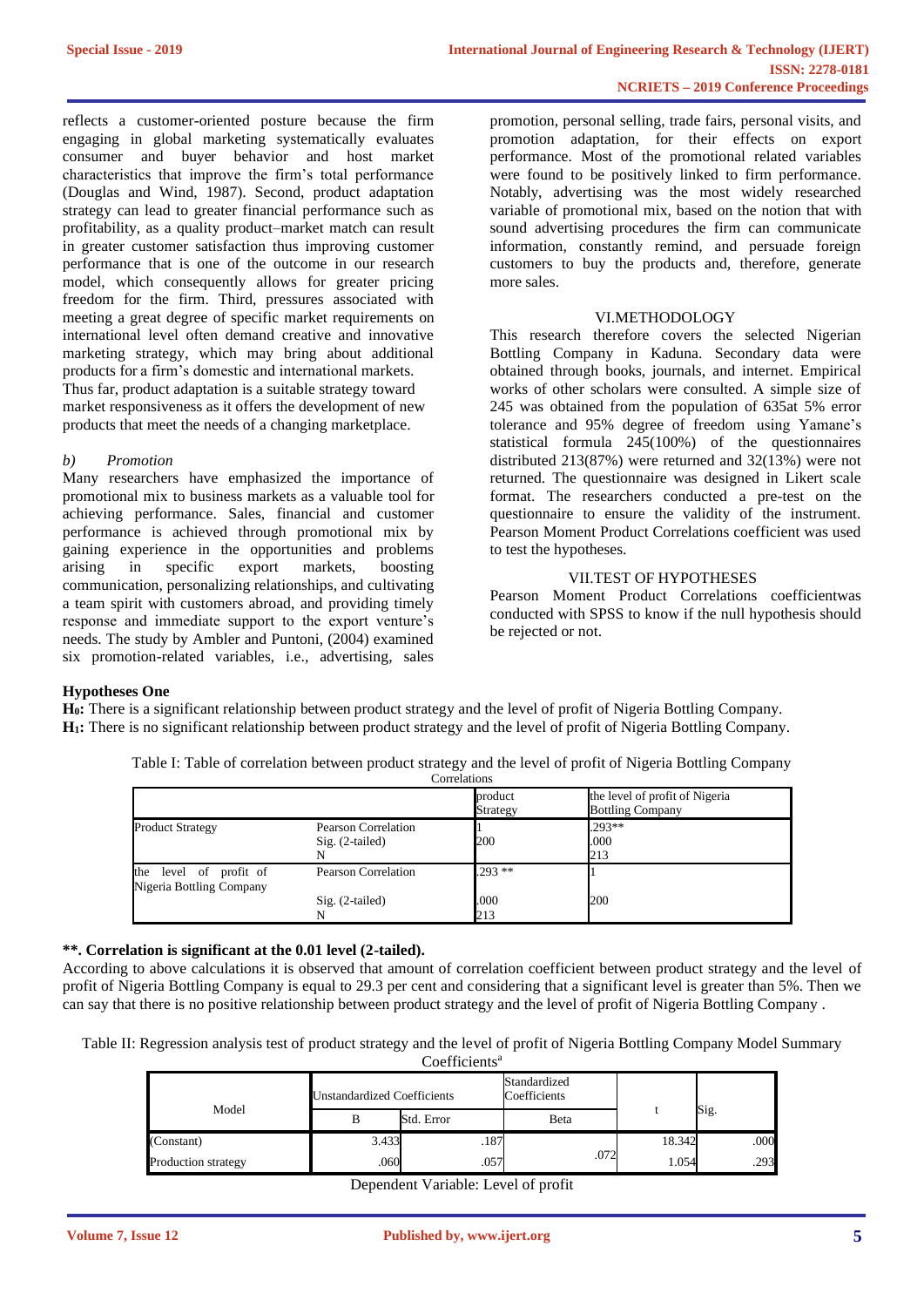From the coefficients table above, the p-value was obtained to be 0.293 which is greater than 0.05 (5%). Therefore the null hypothesis "there is no significant relationship between product strategy and the level of profit of Nigeria Bottling Company" will be accepted and can conclude that there is a no significant relationship between product strategy and the level of profit in Nigerian Bottling Company, Kaduna.

In summary, based on the foregoing, majority do not support hypotheses one. There is no significant relationship between product strategy and level of profit. Product strategy had a negative correlation with the level of profit in Nigerian Bottling Company, Kaduna and supports the concept that the company will make more profit without the utilization of the product strategy. Hypothesis one which states that "there is no significant relationship between product strategy and level of profit in Nigerian Bottling Company, Kaduna" is accepted.

## **Hypotheses Two**

**Ho**: There is a significant relationship between promotional strategy and the sales volume of Nigeria Bottling Company Plc. **H2**: There is no significant relationship between promotional strategy and the sales volume of Nigeria Bottling Company Plc.

Table III: Table of Correlation between Promotional Strategy and the Sales Volume of Nigeria Bottling Company Plc. Correlations

|                             |                            | <u>Contentions</u>          |                              |
|-----------------------------|----------------------------|-----------------------------|------------------------------|
|                             |                            | <b>Promotional Strategy</b> | The<br>of<br>sales<br>volume |
|                             |                            |                             | Nigeria Bottling Company     |
|                             |                            |                             | Plc.                         |
| <b>Promotional Strategy</b> | Pearson Correlation        |                             | $.685***$                    |
|                             | $Sig. (2-tailed)$          | 200                         | .000                         |
|                             |                            |                             | 213                          |
| the sales volume of Nigeria | <b>Pearson Correlation</b> | $.685**$                    |                              |
| Bottling Company Plc.       | $Sig. (2-tailed)$          | .000                        | 200                          |
|                             |                            | 213                         |                              |

*\*\*. Correlation is significant at the 0.01 level (2-tailed).*

According to above calculations is observed that amount of correlation coefficient between Promotional Strategy and the sales volume of Nigeria Bottling Company Plc. is equal to 68.5 per cent and considering that a significant level is bigger than 5%. Then we can say that there is no positive relationship between promotional strategy and the sales volume of Nigeria Bottling Company Plc.

Table IV: Regression Analysis Test of Promotional Strategy andthe Sales Volume of Nigeria Bottling Company Plc. Model Summary

| Coefficients <sup>a</sup> |  |
|---------------------------|--|
|                           |  |

|                         | Jnstandardized Coefficients |            | Standardized<br>Coefficients |        |      |
|-------------------------|-----------------------------|------------|------------------------------|--------|------|
| Model                   |                             | Std. Error | Beta                         |        | Sig. |
| (Constant)              | 3.559                       | .216       |                              | 16.464 | .000 |
| Promotional<br>Strategy | .027                        | .067       | .028                         | .407   | .685 |

From the coefficients table above, the p-value was obtained to be 0.685 which is greater than 0.05 (5%). Therefore the null hypothesis "there is no significant relationship between promotional strategy and sales volume of Nigeria Bottling Company" will be accepted and can conclude that there is a no significant relationship between promotional strategy and sales volume in Nigerian Bottling Company, Kaduna.

In summary, based on the foregoing, majority do not support hypotheses two. There is no significant relationship between promotional strategy and sales volume. Promotional strategy had a negative correlation with sales volume in Nigerian Bottling Company, Kaduna and supports the concept that the company will make more sales without the utilization of promotional strategy. Hypotheses two which states that "there is no significant relationship between promotional strategy and sales volume in Nigerian Bottling Company, Kaduna" is accepted.

## VIII. DISCUSSION OF FINDINGS

Hypothesis one was tested using Pearson's product moment correlation to examine the degree at which product strategy improves the level of profit of Nigeria Bottling Company in Kaduna State. With a computed result  $(r =$ 0.682; F= 332.632; t= 14.223;  $p \lt 0.05$ ). The null hypothesis was accepted and alternate hypothesis was rejected resulting in the conclusion that there is no significant relationship between product strategy and level of profit in Nigerian Bottling Company, Kaduna

Hypothesis two was tested with Pearson's product moment correlation in order to determine the extent at which promotional strategy influences the sales volume of Nigeria Bottling Company in Kaduna State., with a computed result  $(r = 0.716; p < 0.05)$ , The null hypothesis was accepted and alternate hypothesis was rejected